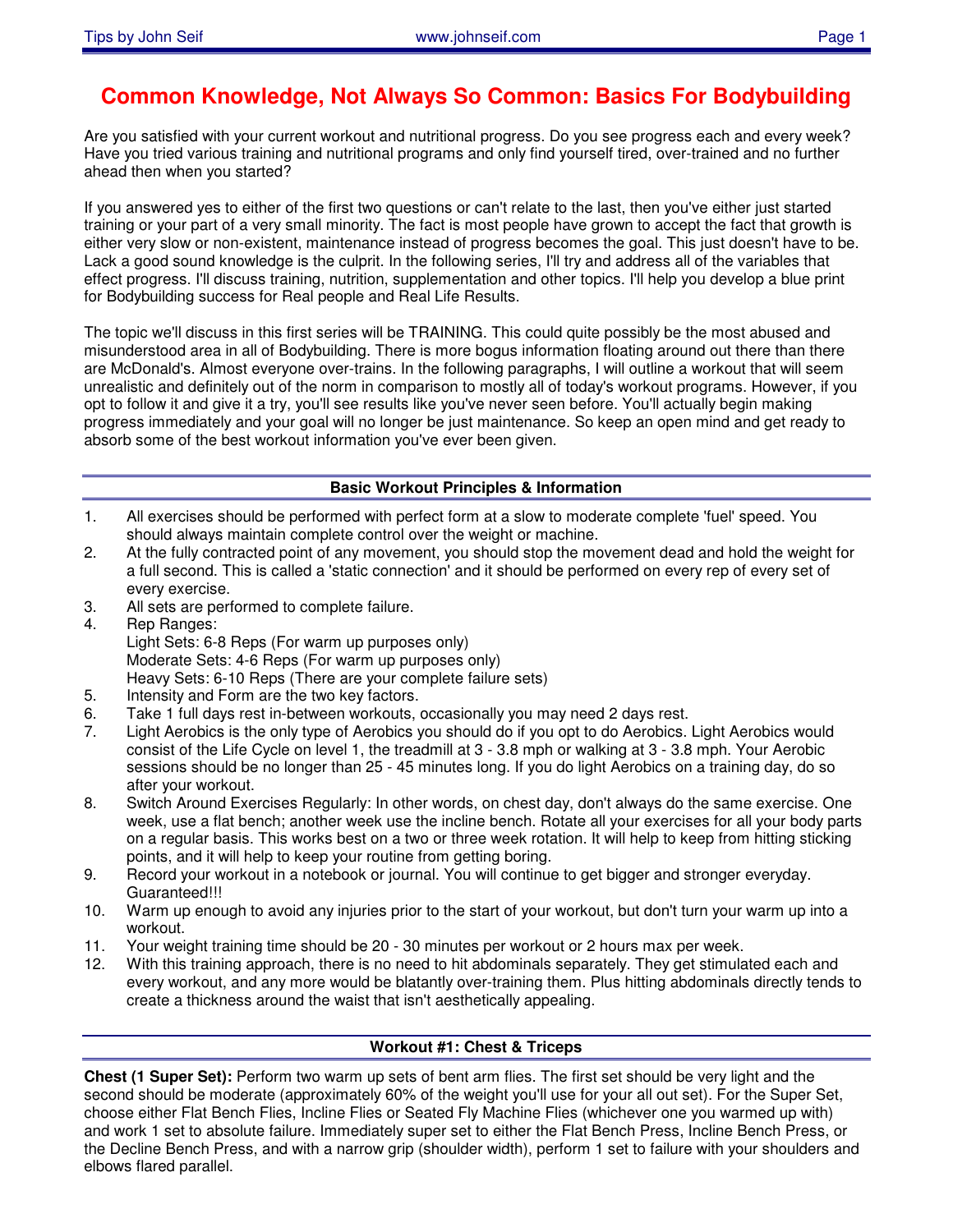This is the only exercise you'll do for chest. When you've completed this set, your chest will be completely stimulated. Any further movements or exercises would be considered over-training and will eat into your recovery time.

**Triceps (1 Drop Set):** Choose 1 Triceps exercise. Pick a weight you feel you'll be able to perform 6 - 10 perfect reps, and work 1 set to failure. Immediately drop the weight by 50% and continue to work to complete failure. As with all sets, you should work every set to failure, however when you are able to perform 10 reps or more on any set, you should increase the amount of weight you are using at the next workout. In other words, for all exercises and set, 10 repetitions should be your graduating point. Just remember to always work every set to failure regardless of the rep count.

Now take one full days rest!

#### **Workout #2: Hamstrings & Quads**

**Hamstrings (1 Drop Set):** Choose one hamstring exercise. Perform two warm up sets. The first should be very light and the second should be moderate (approximately 60% of the weight you'll use on your all out set.) Next, pick a weight you'll be able to perform 6 - 10 perfect repetitions and work to failure. Immediately, drop the weight by 50% and continue to work to complete failure. That's all you need to do for hamstrings. Any zip you may have left in your hamstring you'll need for your compound quadriceps set. Just remember to write everything down and follow all the basic principles.

**Quads (1 Super Set):** For quads, you'll always super set using the leg extension first, followed by one compound exercise (either leg press, squats, hack squats, or smith machine squats). The idea is to pre-exhaust the quads with the leg extension, and then you'll be positive its your quads reaching failure first on your compound exercise, and not your glutes, back or other muscle groups. This is the main principle behind every super set in this entire workout. You should perform one light to moderate set of leg extensions and the compound exercise of your choice before you begin your all out set. Good luck, this one's a killer.

Now take one full days rest!

# **Workout #3: Calves & Shoulders**

**Calves (1 Drop Set):** Choose one calve exercise. Do two warm up sets. The first warm up set should be very light. The second warm up set should be moderate (approximately 60% of the weight you'll use on your all out set). Next, choose a weight you can perform 6 - 10 repetitions with perfect form and work to failure. Immediately, drop the weight by 50% and work to complete failure. The purpose of drop sets here and throughout the workout is to stimulate every muscle fiber possible without over-training. Believe it or not, your calves are finished.

**Shoulders (1 Super set and 1 Set to Failure):** For shoulders, your going to train your front and side delts first with a super set, and then you'll do one straight set to failure for your rear delts. Before starting, choose one type of lateral raise and choose one type of compound overhead pressing movement (like the Seated Frontal Barbell, or Dumbbell Presses). Warm up by doing one light to moderate set of each. Choose a weight for lateral raise that you can perform 6 - 10 perfect repetitions and work to failure. Immediately super set to the compound pressing movement and work to complete failure. You've completed front and side delts. Rest about 1 - 2 minutes, then choose a read delt raise, either machine or dumbbell. Perform one straight set to complete failure. Congratulations, you've completed your shoulders. They should be pumped and fried.

Now take one full days rest.

### **Workout #4: Back & Biceps**

**Back (3 Straight Sets, Includes Traps):** The reasoning behind doing only straight sets for back is simple. The back is a large muscle group and to work it, you must recruit a lot of arm, in particular bicep help. Therefore, you most drop sets and super sets will guarantee bicep failure but won't guarantee total back failure. The answer to attacking the back is carefully thought out straight set pulldown. Perform two warm up sets before beginning your all out set. The first warm up set should be very light. The second warm up set should be moderate (approximately 60% of the weight you'll use on your all out set). Next, perform one straight set to complete failure. You should be able to perform 6 - 10 repetitions.